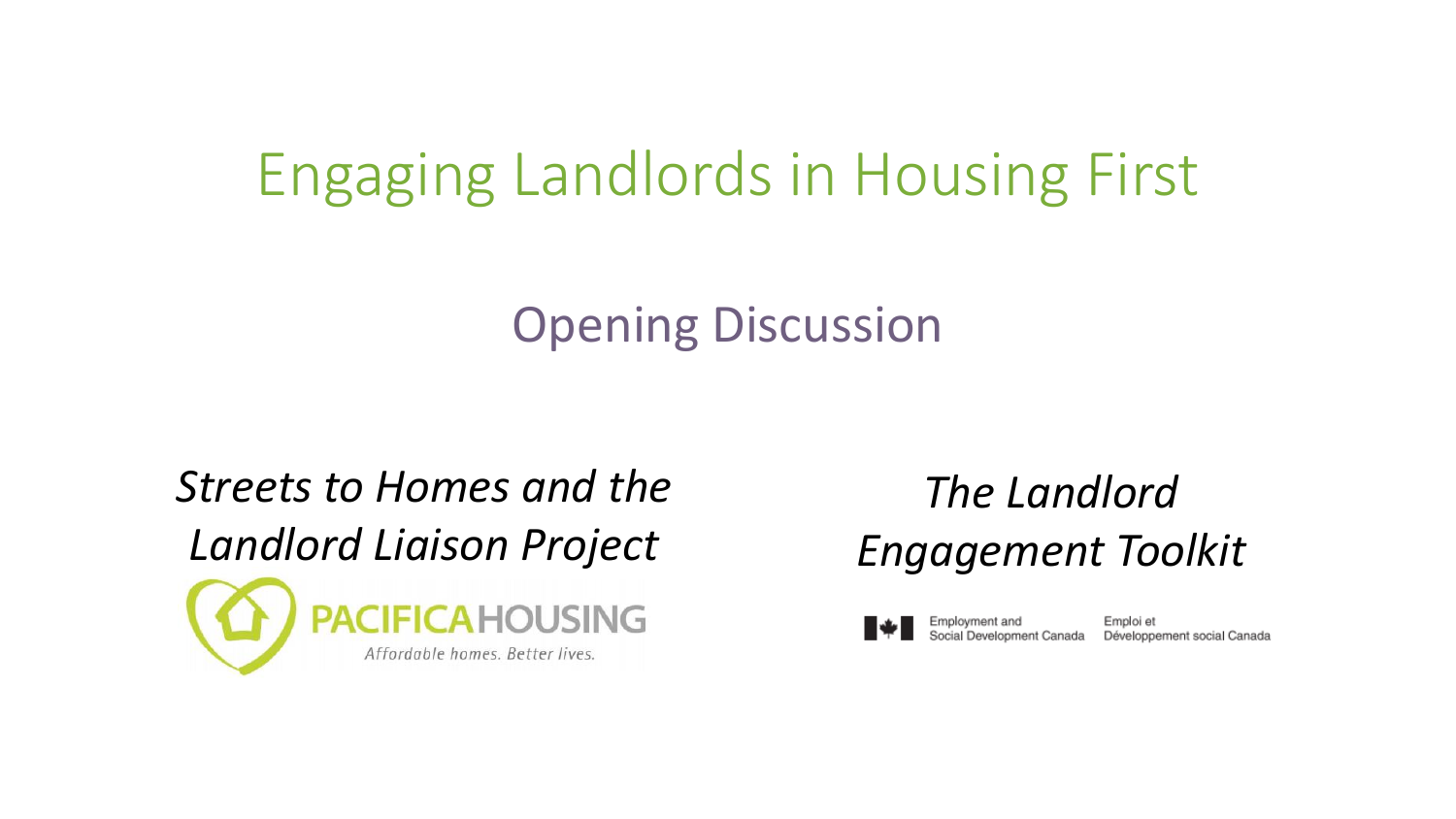# THE LANDLORD ENGAGEMENT TOOLKIT

A Guide to Working with Landlords in Housing First Programs



Jennifer Rae, PhD & Tim Aubry, PhD

Centre for Research on Educational and Community Services, University of Ottawa



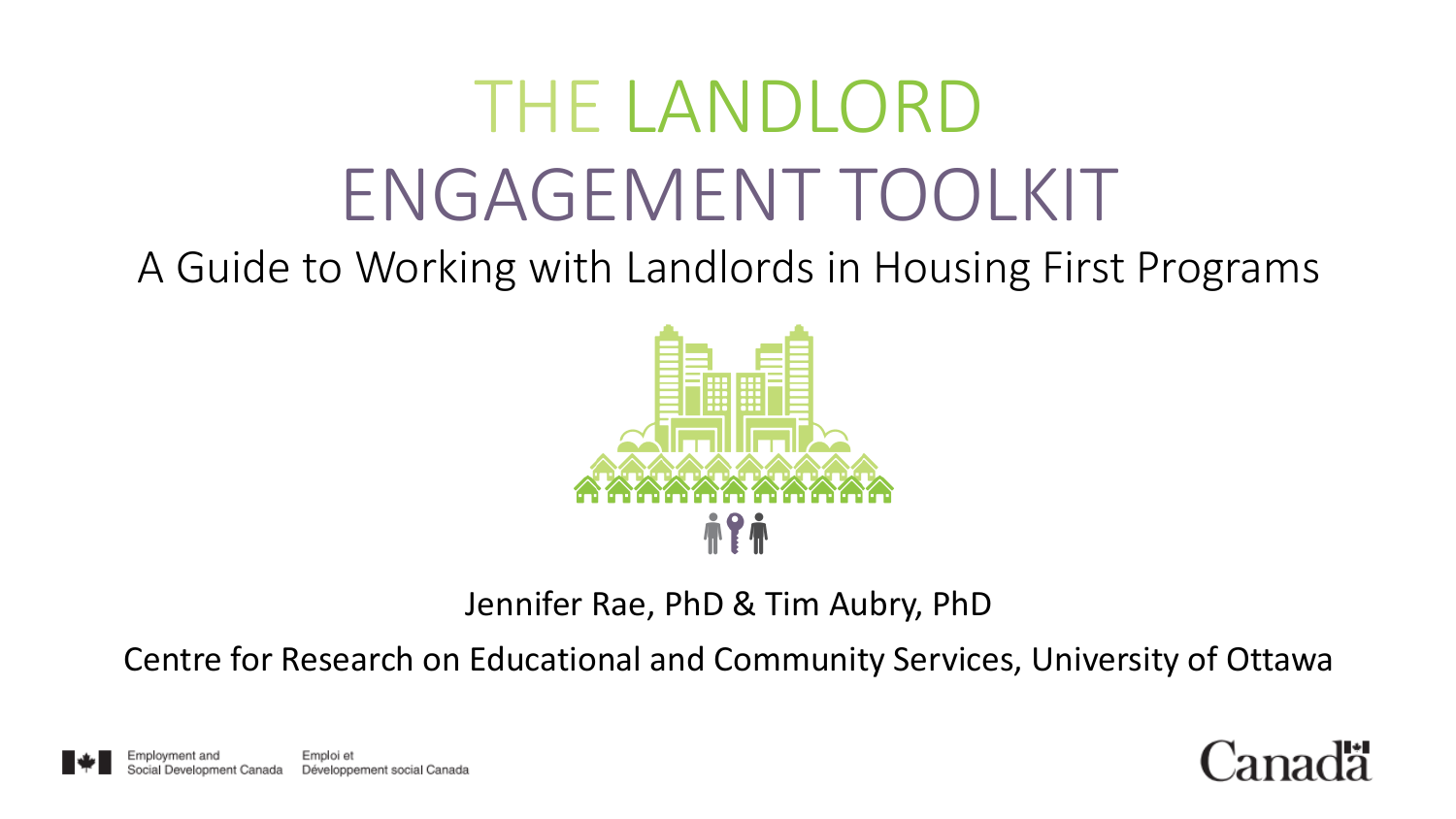

# Why We Made This Toolkit

- Landlords are central to the Housing First model
- Program providers face challenges securing housing in the rental market
- Communities expressed a need
- Targeted toward Housing First program providers

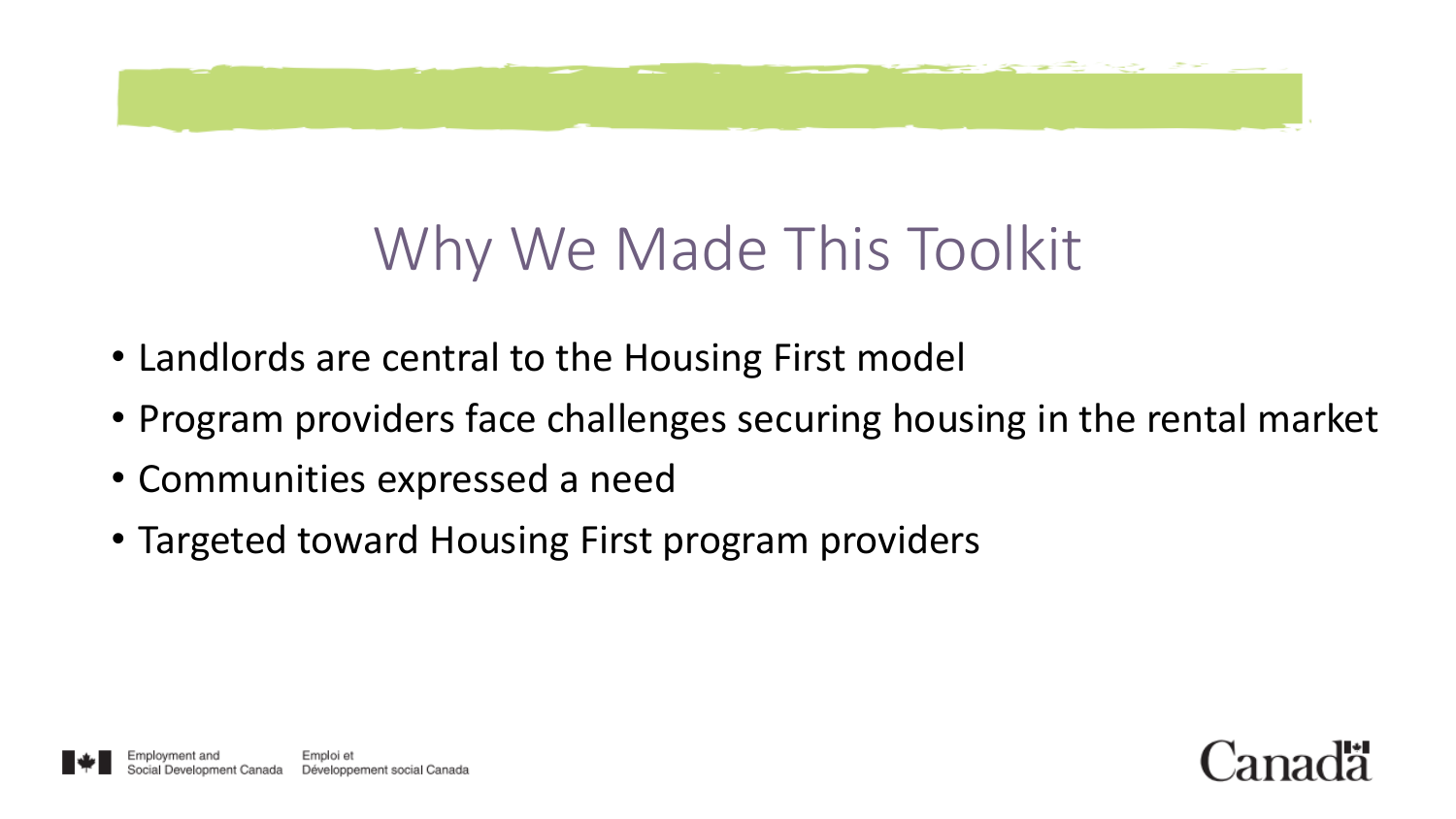#### How the Toolkit was Made

- Review of the literature
- Phone and in-person consultations
- Site visits in five communities across Canada



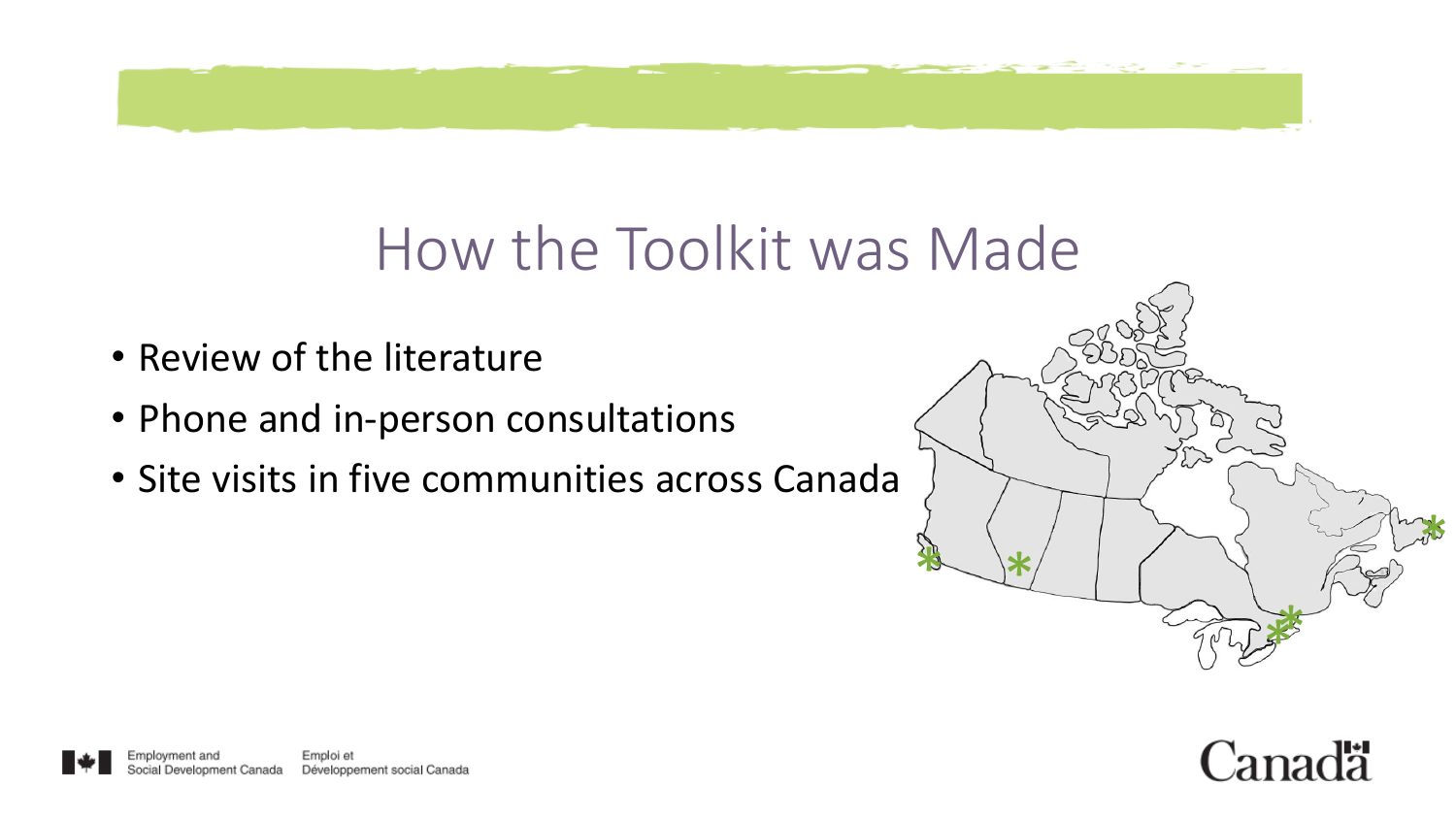

# What the Toolkit Contains

- Step-by-step guide to landlord engagement across four key stages
	- Summaries of existing literature
	- Direct excerpts from consultations with communities
	- Indigenous-specific content
	- Key questions to consider
	- Links to additional resources
	- Copies of materials used by real programs



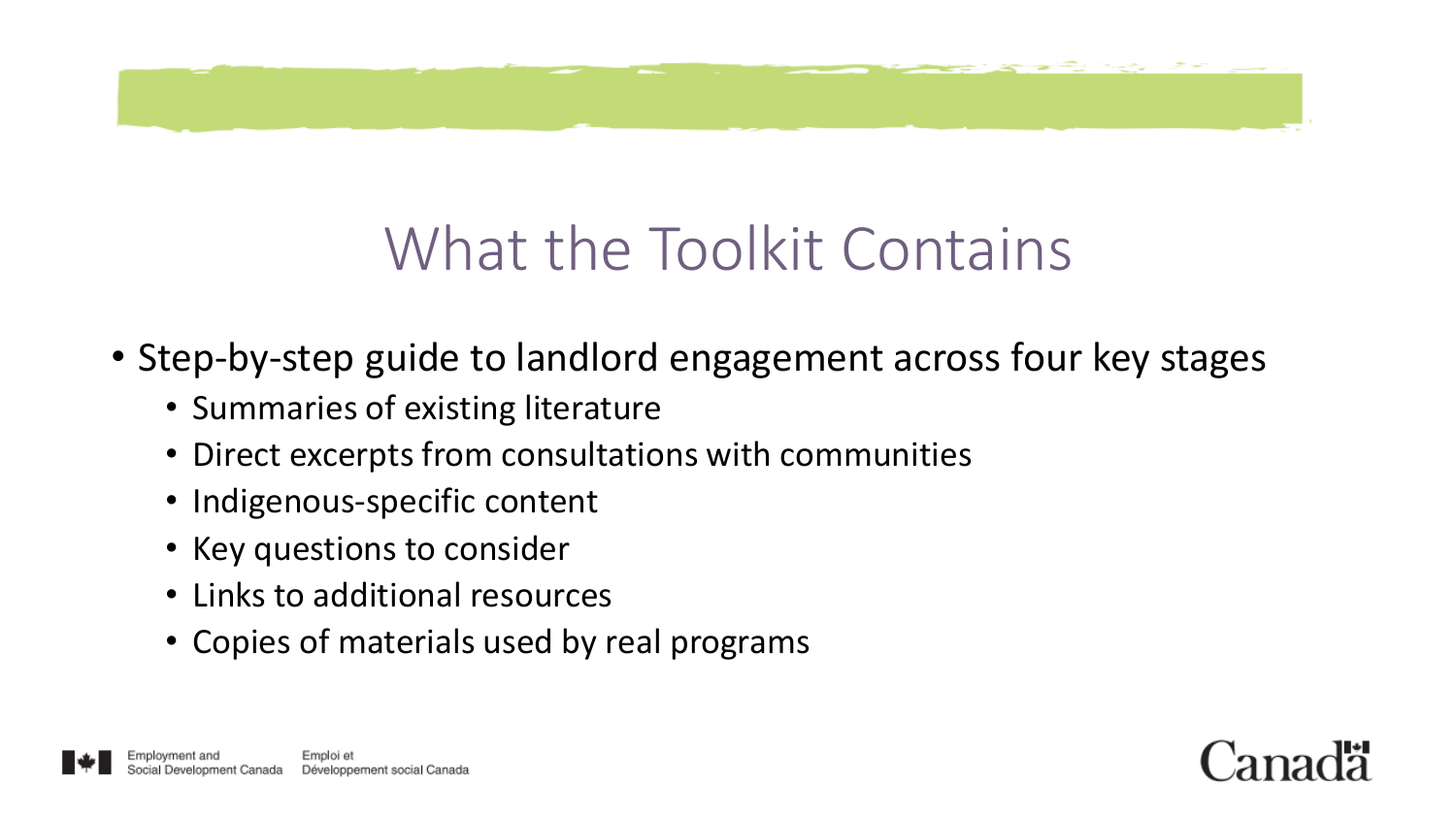# Tools in the Toolkit

- Landlord survey
- Housing coordinator job description
- Promotional brochure
- Program description
- Email and phone contact scripts
- Sales call guide
- Rent supplement agreement
- Landlord newsletter
- Landlord satisfaction survey

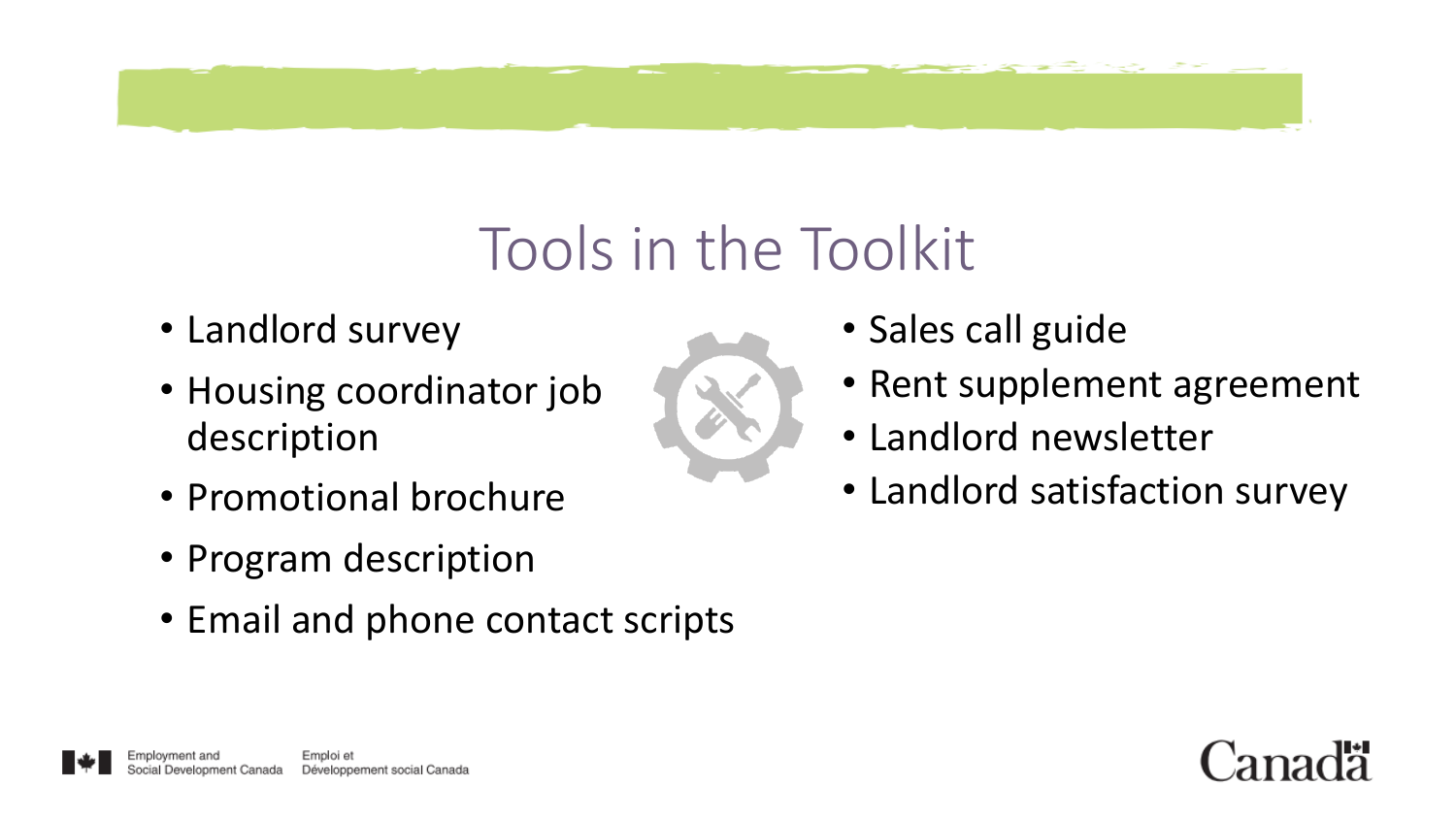

# STAGE ONE: Laying the Groundwork



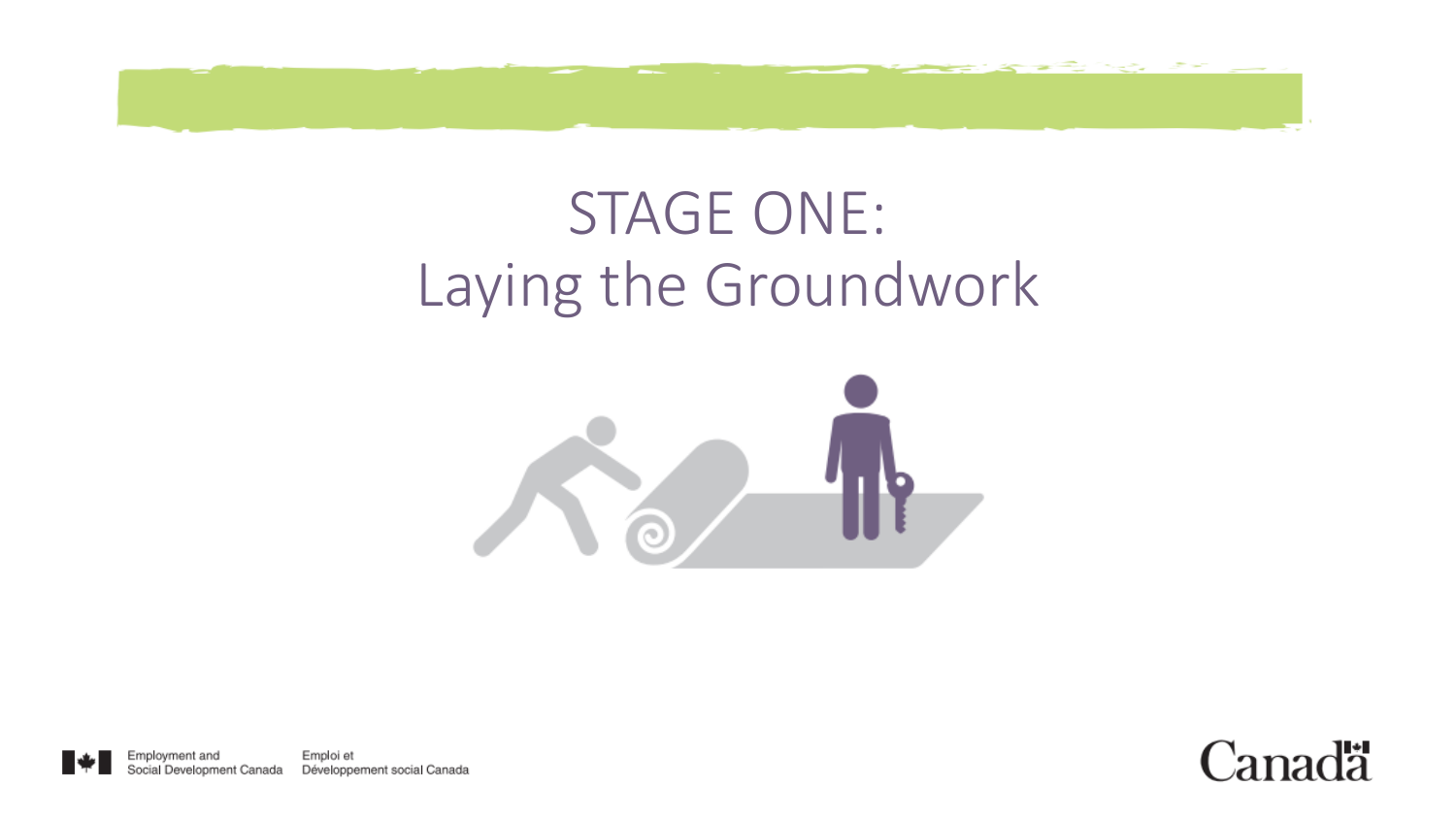- Explore the local context
- Get creative about working together with others
- Consider all costs
- Establish clear policies and procedures
- Hire and train program staff

STAGE ONE

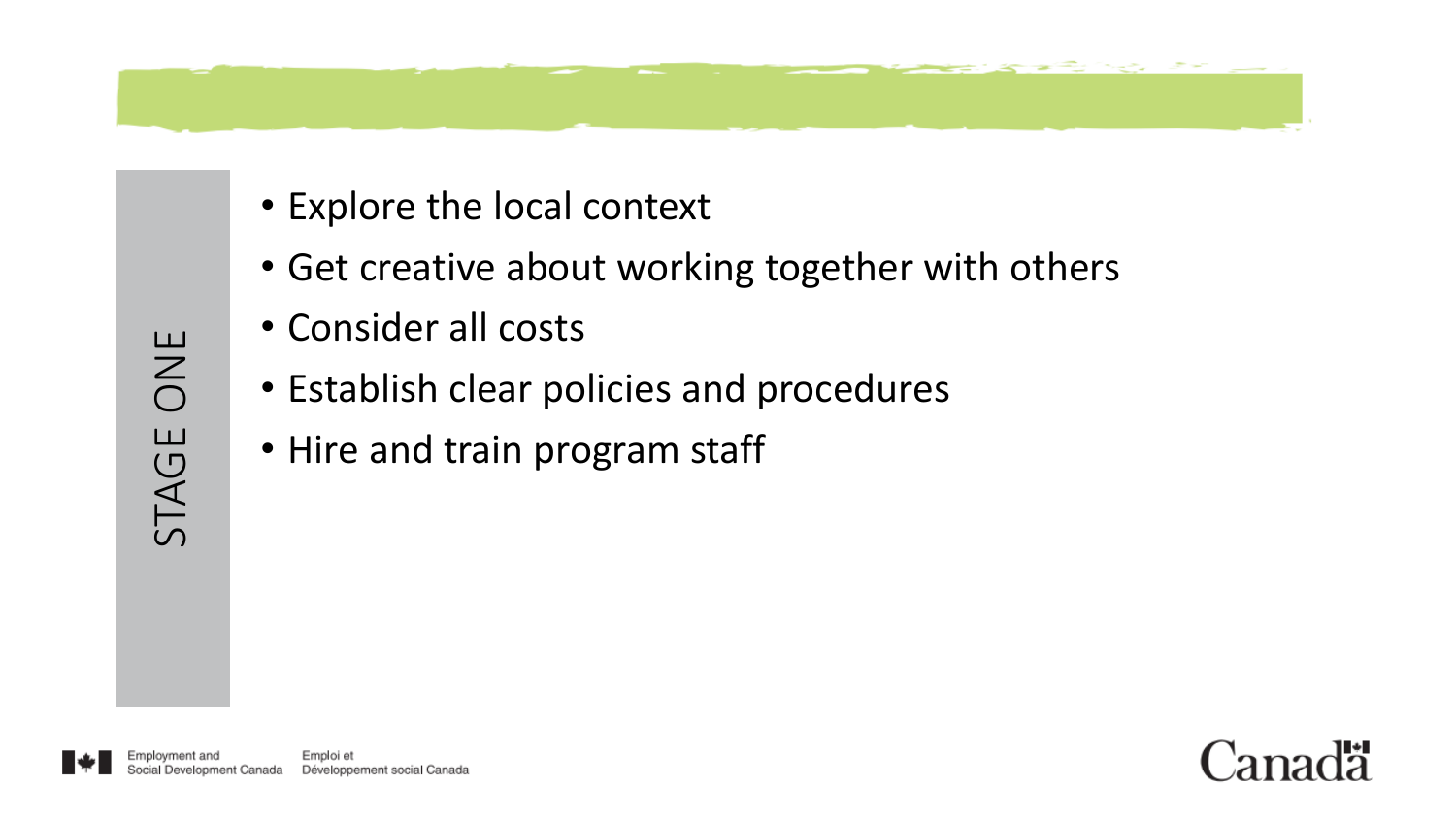

# STAGE TWO: Recruiting Landlords



Emploi et Employment and Social Development Canada Développement social Canada

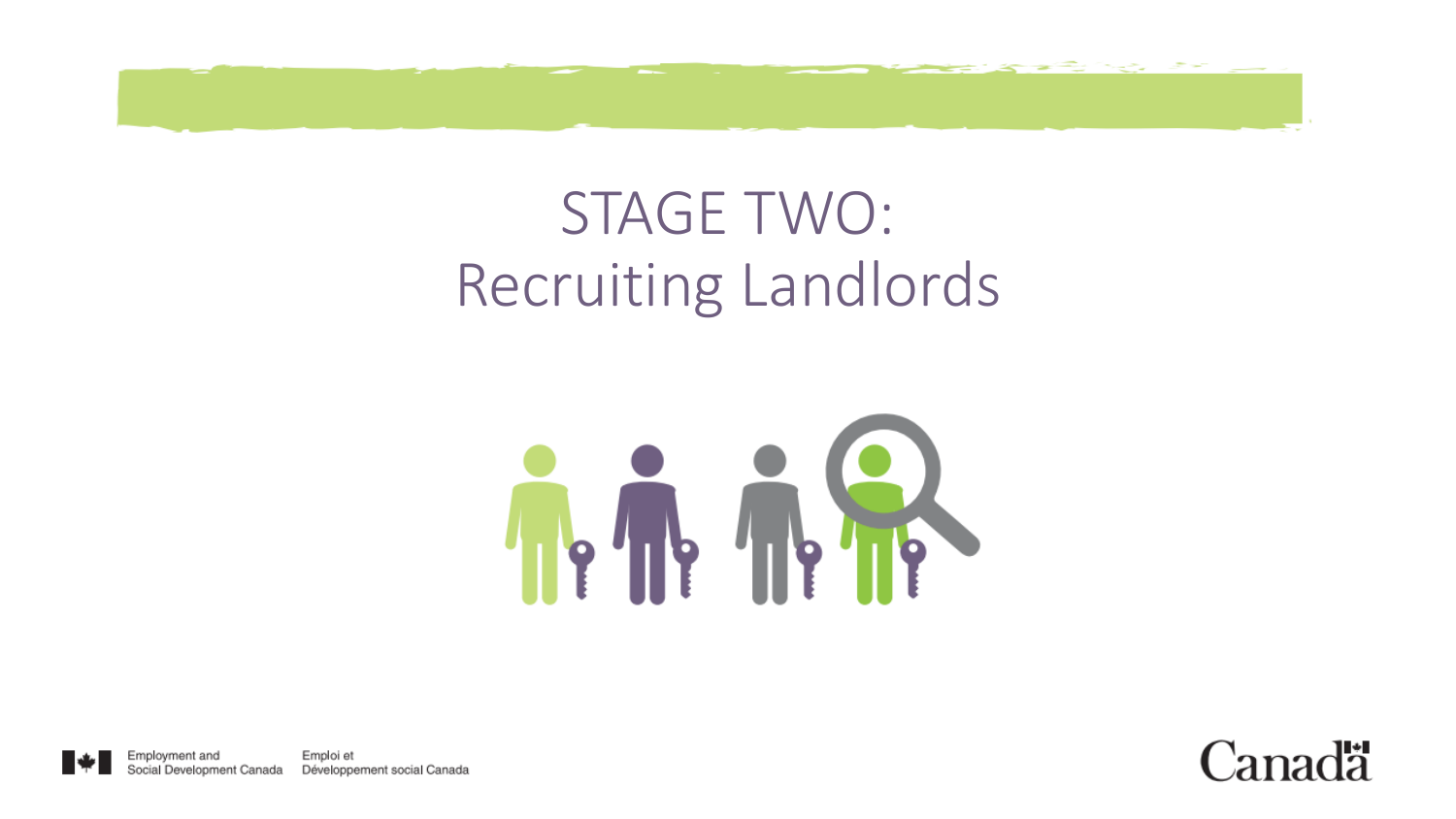

- Develop marketing materials
- Identify access points
- Educate landlords
- Educate tenants



STAGE TWO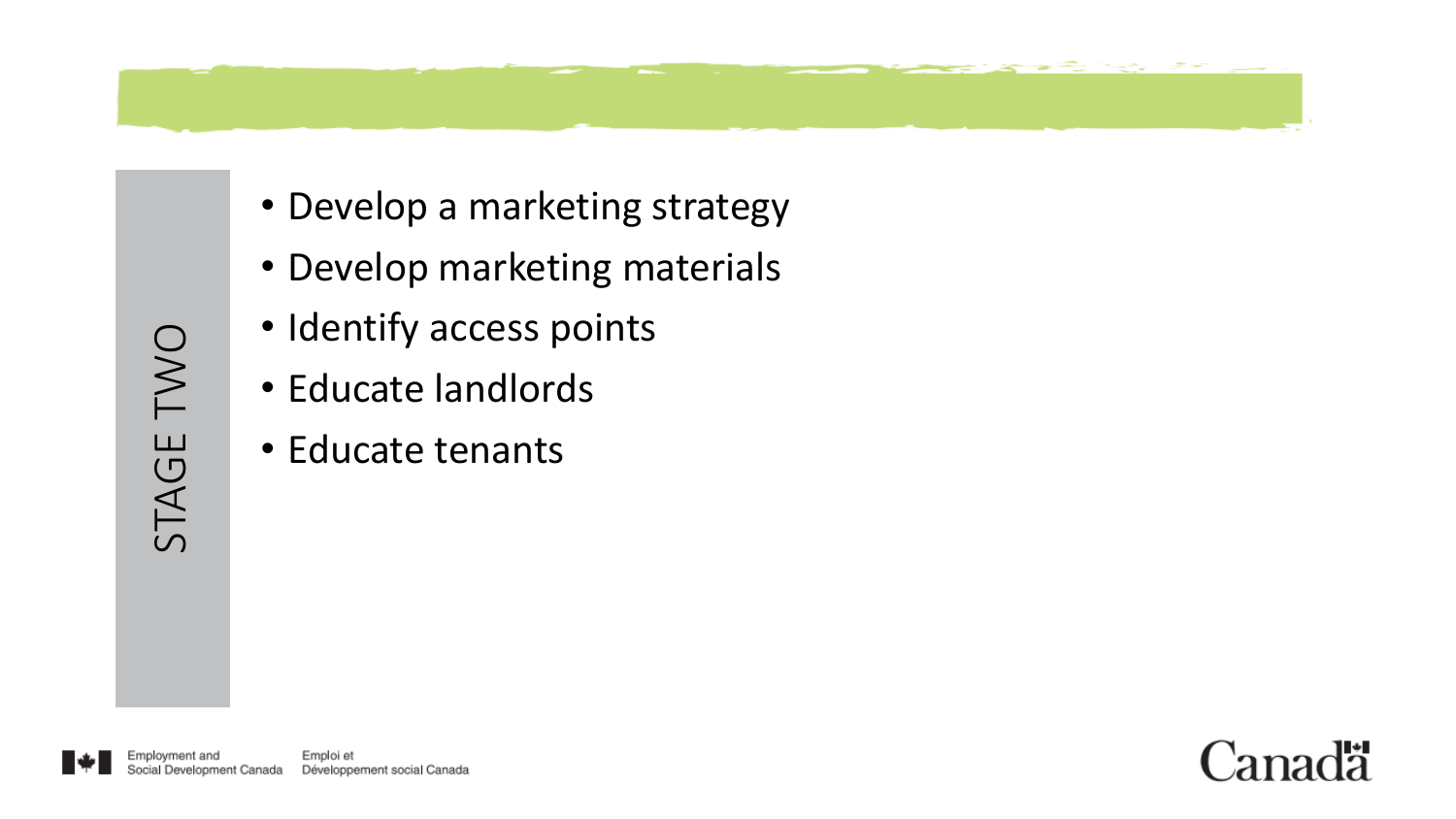

#### STAGE THREE: Maintaining Relationships



Employment and Emploi et Social Development Canada Développement social Canada

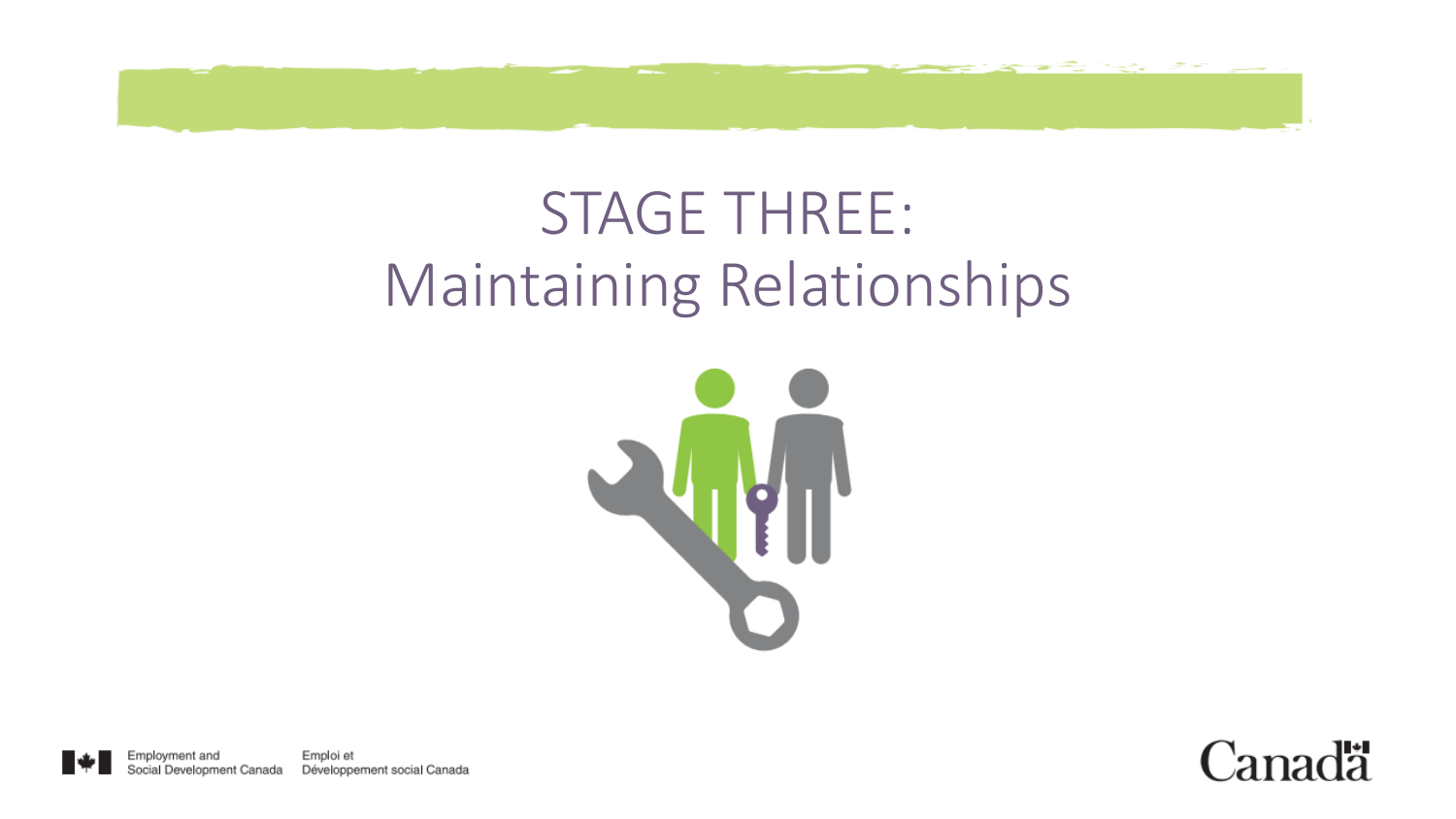

- Screen tenants, landlords and units
- Provide responsive support to landlords
- Provide intensive support to tenants
- Mitigate risks
- Repair damages
- Navigate evictions carefully



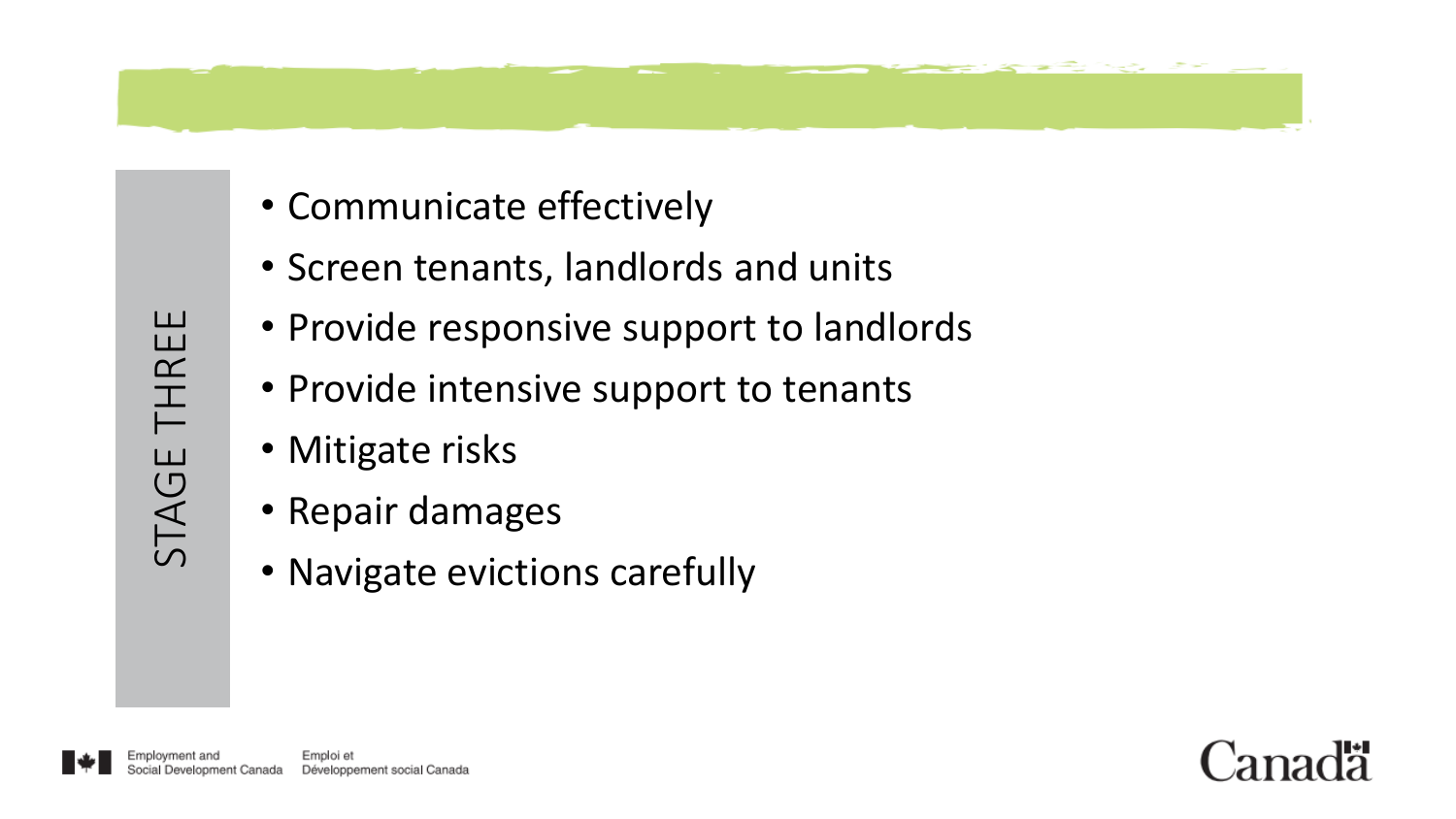#### STAGE FOUR: Working Together as Partners



Emploi et Employment and Social Development Canada Développement social Canada

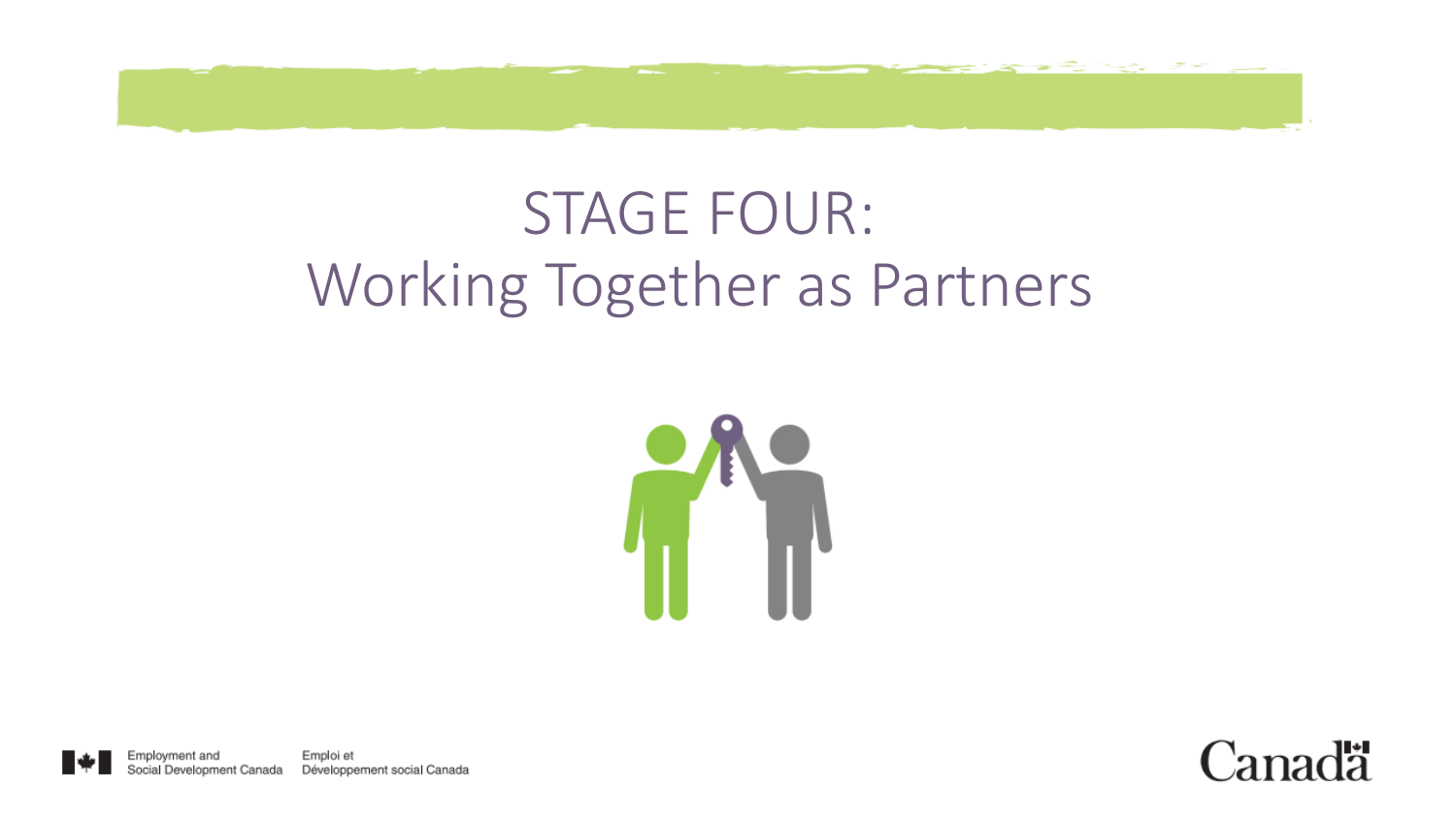

- Provide recognition
- Conduct evaluation
- Host forums
- Invite landlords to the table

STAGE FOUR



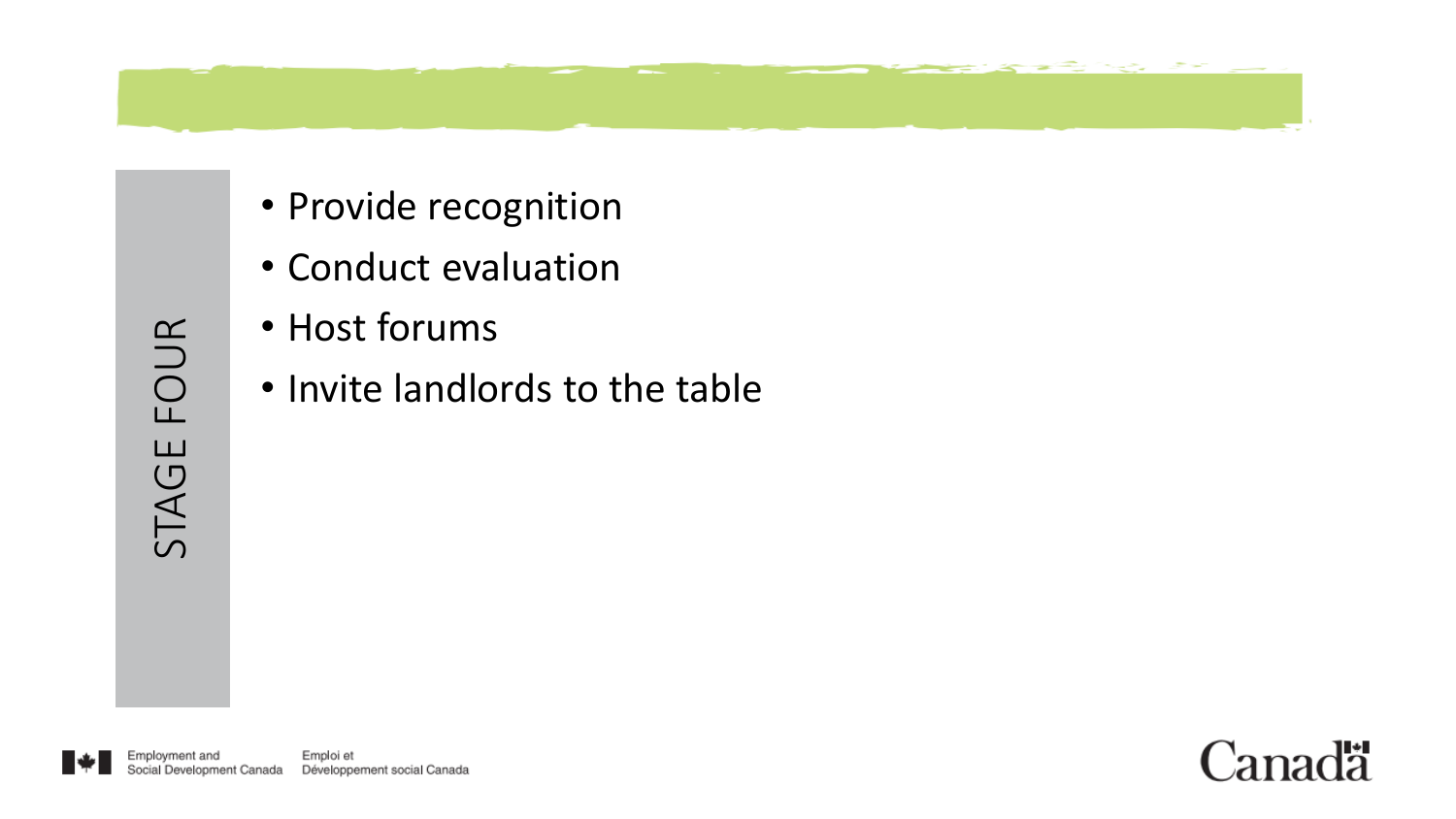

#### Conclusion

Be proactive and persistent.

#### A successful landlord engagement strategy requires careful thought, effort, and dedicated resources.



Employment and Emploi et Development Canada Développement social Canada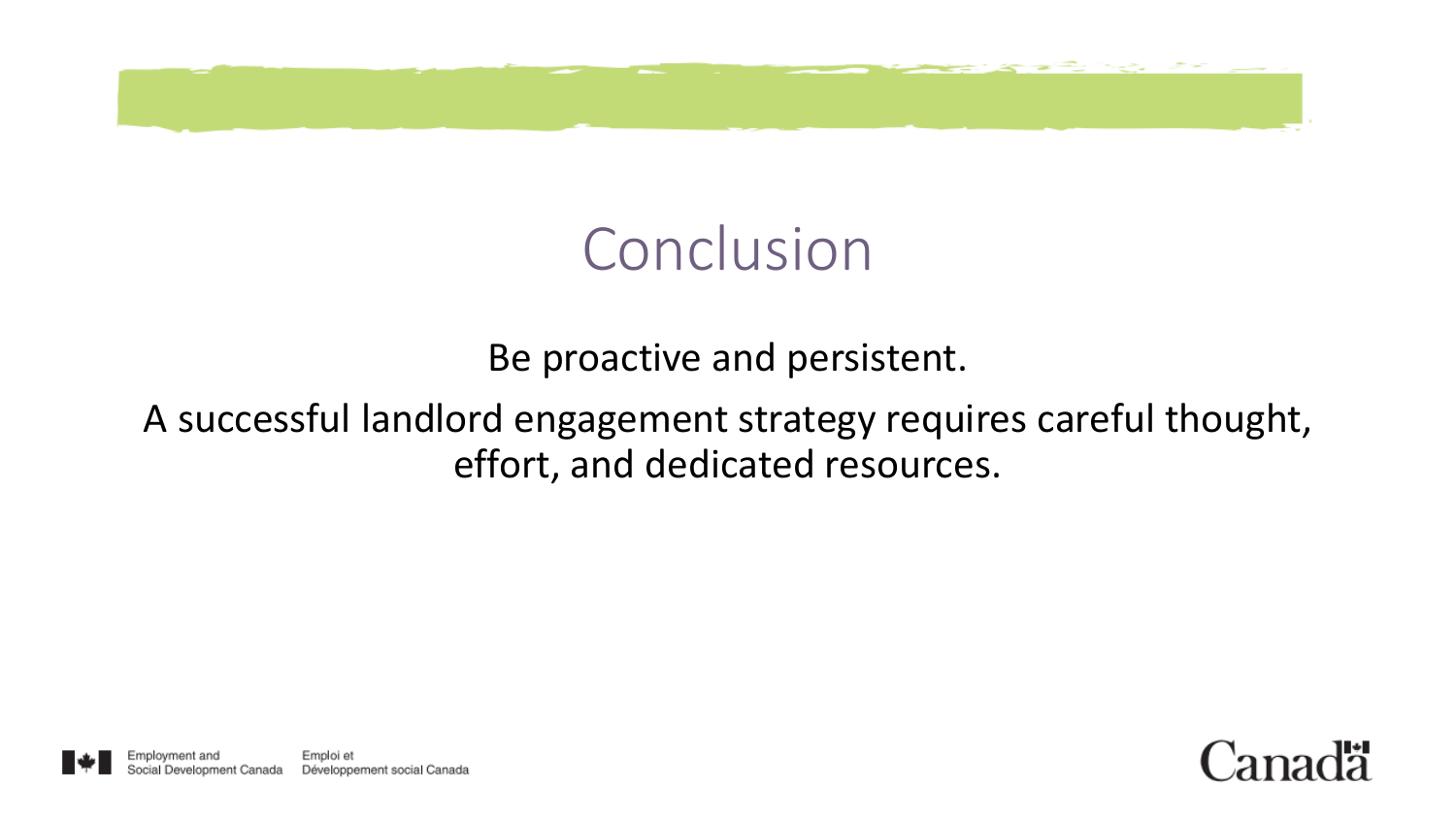

#### Where to Access the Toolkit

#### The Community Workspace on Homelessness https://workspaceonhomelessness.ca/

End of November

Employment and Emploi et Development Canada Développement social Canada

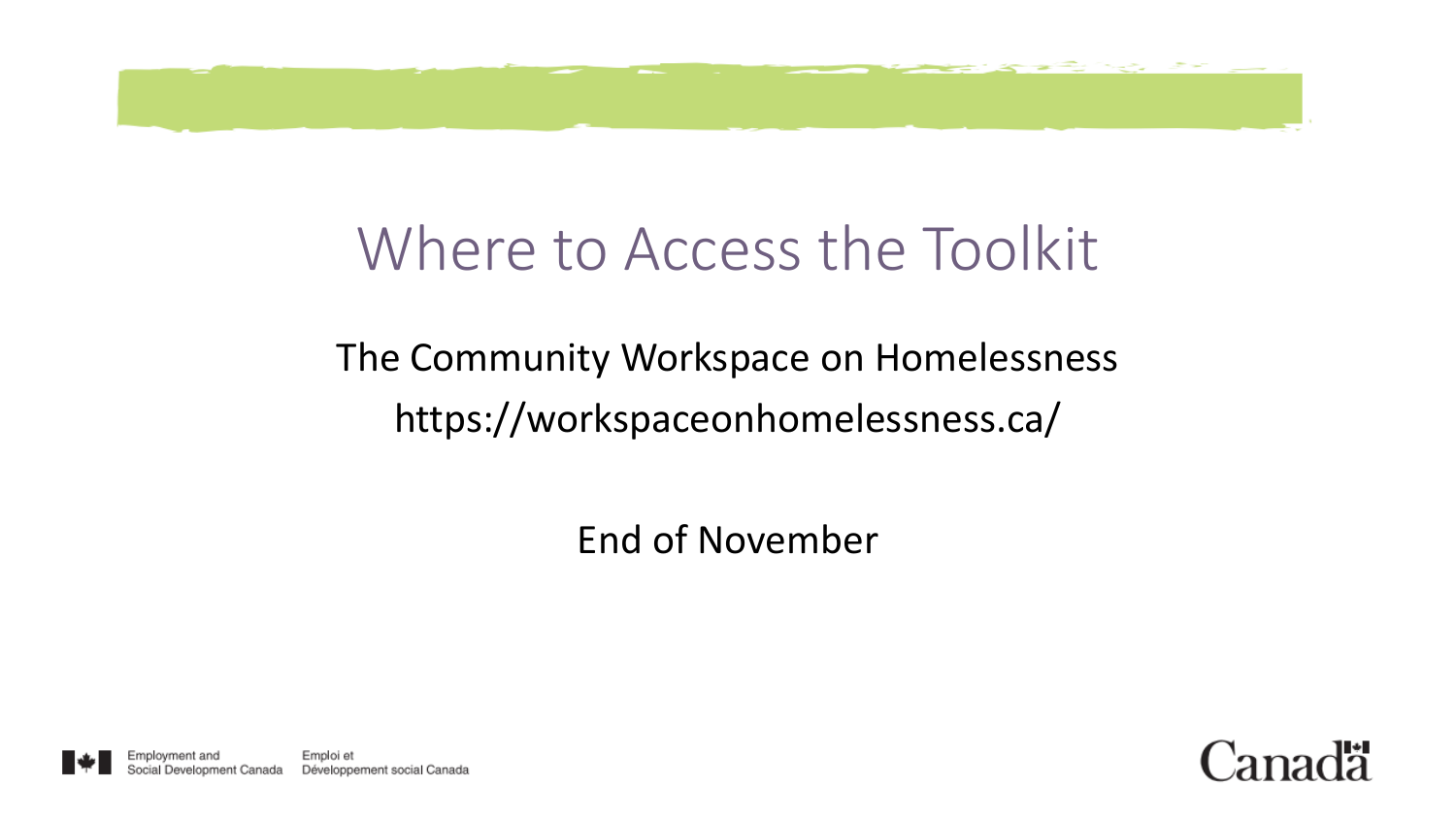